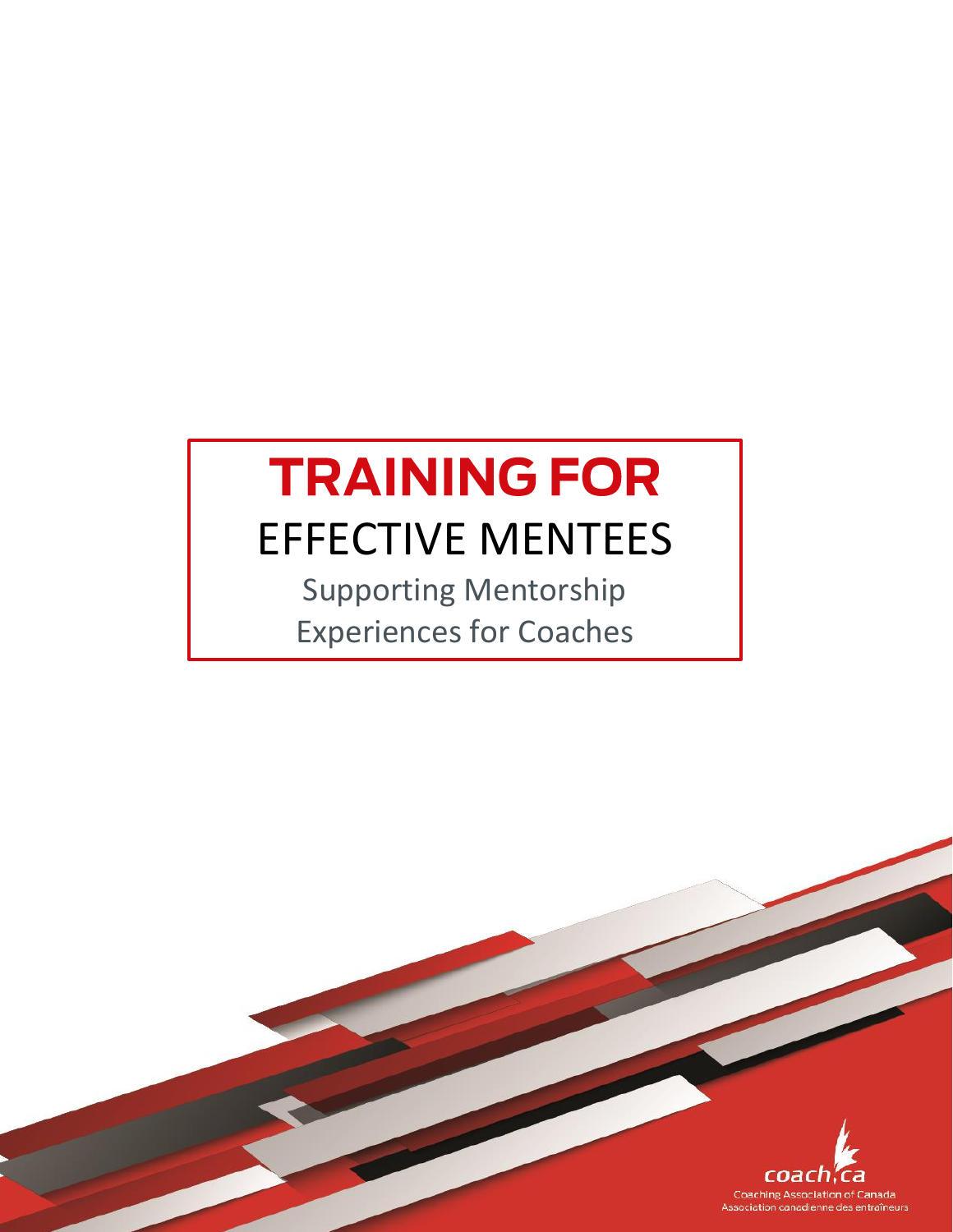## Training for Effective Mentees: Supporting mentorship experiences for coaches

### By Catalina Belalcazar, Andrea Johnson and Bettina Callary

Sport organizations are increasingly turning to mentorship programs as a powerful way for coaches to learn from their own experience by working with a mentor.

To support the development of women in coaching, the Coaching Association of Canada (CAC) has been leading Women in Coaching programs for over 20 years. During this time, the CAC has used mentorship as a foundation for resources and programs, such as the Enhanced Female Mentorship program and the Black Female Coach Mentorship Program. In 2021 alone, the CAC was able to support the development of over 100 women coaches through mentorship programs.

It's important that mentorship programs are set up strategically to optimize support for learning. Often, mentors are provided training to work with mentees, such as NCCP Mentorship. But each mentee doesn't necessarily receive equal training. This gap was reinforced in a review of the CAC's mentorship programs. The review showed that while the mentors appreciated their training, the mentees appeared unsure of how to make the most of the program. For example, what were the roles and expectations of the mentees?

In this blog, we describe how we took an evidence-based approach to create Training for Effective Mentees, which is available for the sport community. This new, free training is now being used by the CAC for its women in coaching mentorship programs.

#### **The science behind Training for Effective Mentees**

Andrea Johnson, CAC's Project Coordinator for Diversity and Inclusion, took on the task of figuring out how to assist women coaches to be more effective as mentees. Andrea called on Bettina Callary and her graduate student, Catalina Belalcazar, from Cape Breton University to apply for a SIRC Match Grant to fund the research project, which was further supported by CAC funding. Together, they came up with a 2 phase study that culminated in the creation of the Training for Effective Mentees resources.

The study's first phase consisted of focus groups with mentees from the 2020 cohorts. Mentees noted that they wanted specific guidance on the expectations for the mentee to build the relationship with their mentor.

"The [introductory] presentation focused on the qualities and the experience [of mentees], but not 100% on how to get the most of the mentee role – I would have appreciated a meeting a month later to check on the progress, it was a lot of information, good information, but a lot." – 2020 CAC mentee

Mentees provided recommendations to strengthen the preliminary, informal training at the beginning of the program. Their recommendations included topics to cover, mandatory activities, and more time to connect with other mentees. The mentees also wanted ongoing support and opportunities to connect throughout the program as a cohort.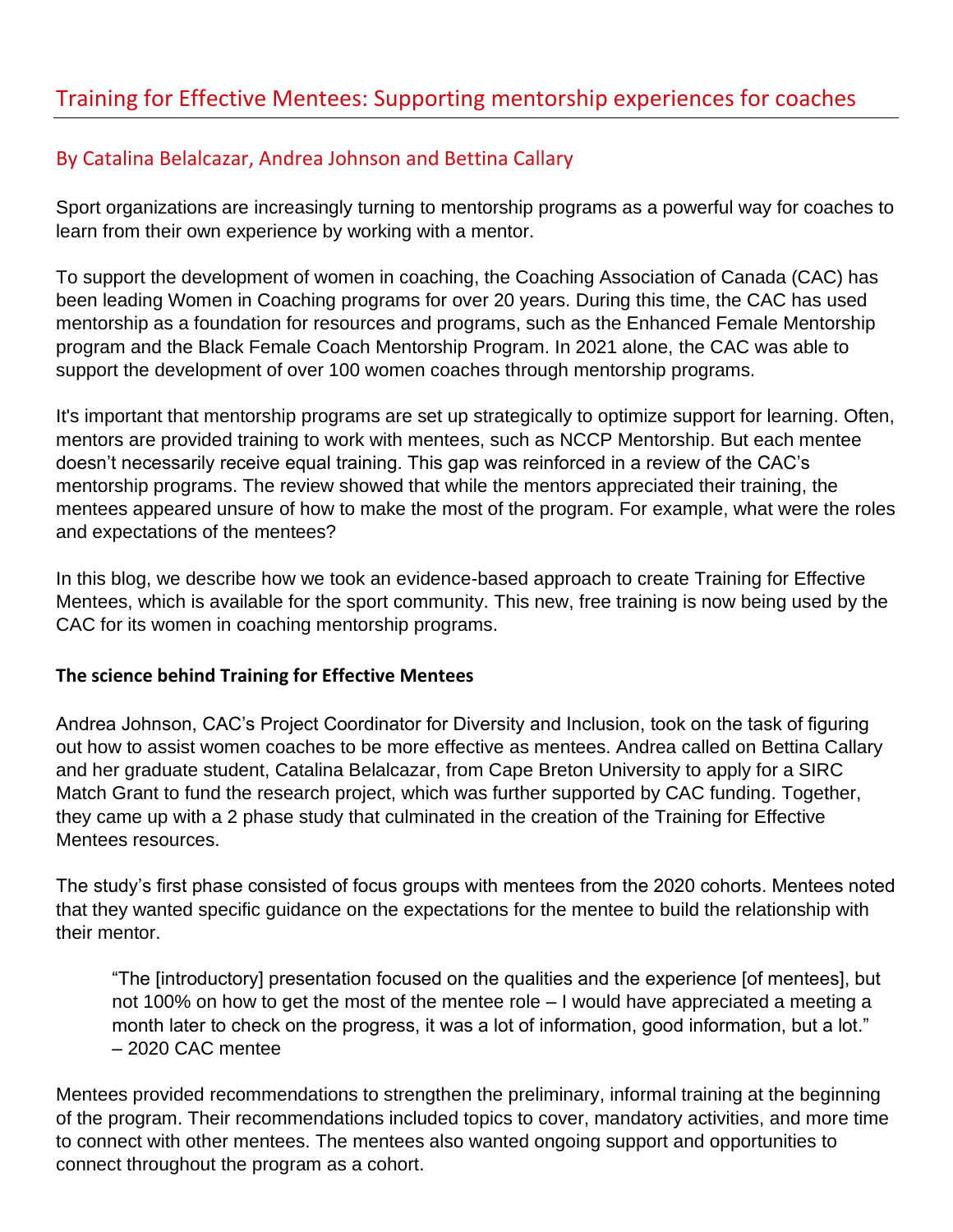"Whenever someone says, 'do this' [but doesn't provide the time to do it], it never really gets done." – 2020 CAC mentee

From this initial research, the team developed a plan for mentee training involving 3 group workshops with a facilitator. The team also created activities for mentees to do on their own, with their mentors, and in workshops. There's a schedule provided for completing the workshops and activities, and opportunities to reflect with other mentees and their mentor.

The CAC developed 3 resources to support the training plan for mentees: a facilitation guide, presentation deck and a workbook. The resources are based on the Female Coach Mentorship Model and the Mentorship Guides for Advancing Women in Coaching [\(Coaching Association of Canada and](https://coach.ca/sites/default/files/2020-02/CAC_Women_In_Coaching_Mentorship_Guide_MENTEE.pdf)  [Canadian Women & Sport, 2017\)](https://coach.ca/sites/default/files/2020-02/CAC_Women_In_Coaching_Mentorship_Guide_MENTEE.pdf).

In May 2021, a new cohort of mentees in the CAC's mentorship program were all women coaches. They were the first to pilot the 3 workshops titled Training for Effective Mentees. In this second phase of the study, the research team evaluated how the pilot had unfolded by holding focus groups with mentees, mentors and a facilitator. Mentees described the training as valuable and as having involved resources that were applicable and intuitive to use.

"I enjoyed the [workshop] sessions, getting to know the mentees, and getting to know a little bit about what the mentors do. I really like the workbook; it gives some interesting personal reflection that I otherwise would not do on my own." – CAC mentee

Overall, they identified that the resources helped them be more effective and empowered mentees to create the mentorship experience they wanted.

"We are getting different experiences, and that was left for us individually to figure out and communicate to our mentor, which I liked, but I also liked the guidelines in the workbook. I never felt like I didn't know what I was doing. It was clear that my job here is to show up and learn new information to use. I thought it was well defined." – CAC mentee

Ultimately, for mentees to get the most out of their mentorship experience, it's important that they receive support through training and resources that build or refine their skills.

#### **How sport organizations can optimize mentee training**

The research findings led to 3 key messages for sport organizations to consider when facilitating mentee training within mentorship programs.

- 1) Mentees want to be held accountable for completing the workbook and reading the mentee guide, on their own, with their mentors and during the workshops.
- 2) To foster connections and support between mentee cohorts, mentees want opportunities to connect with each other during and outside of workshops. This can lead to community building, which mentees can continue to enjoy post-training.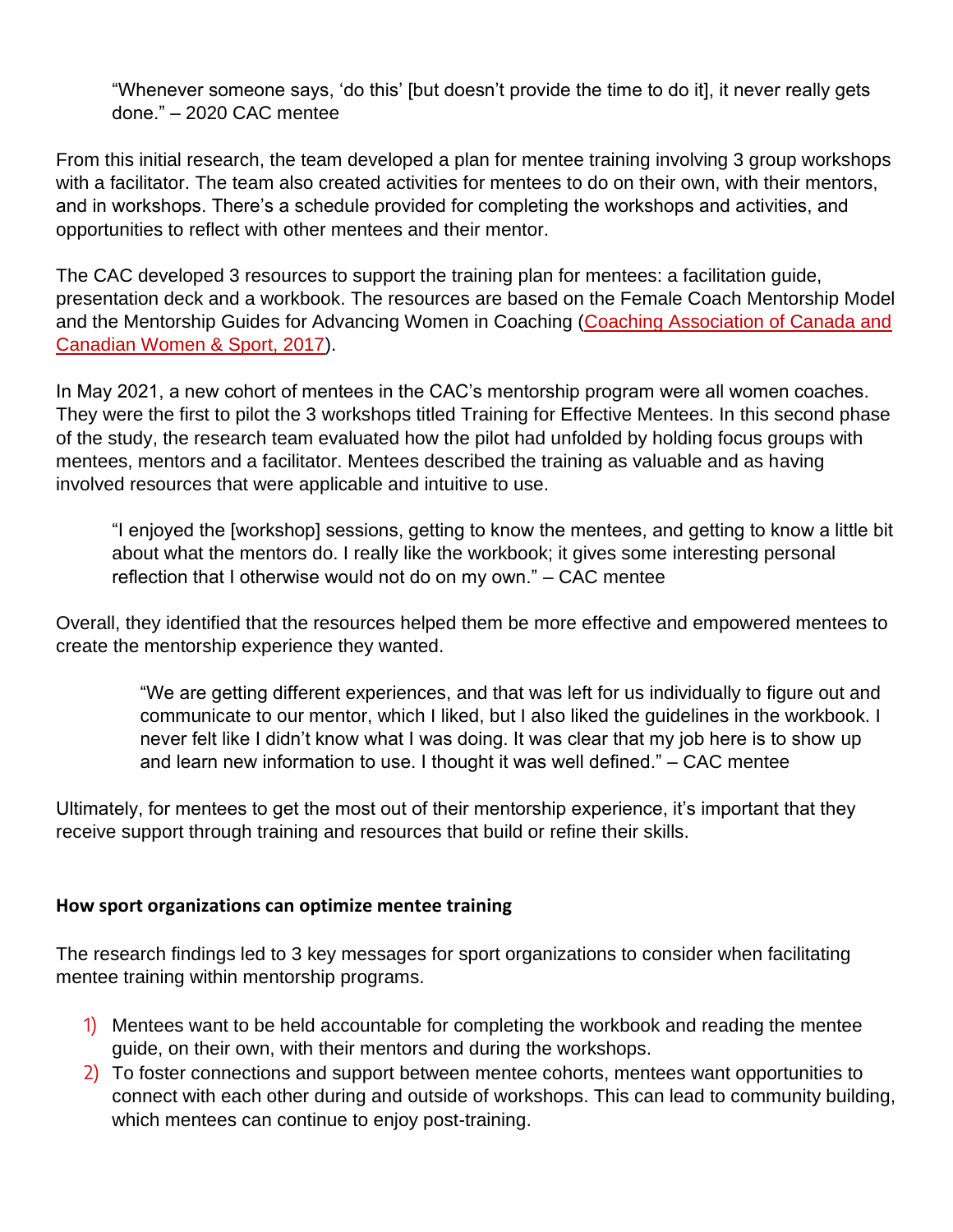3) Mentees want a learning environment that promotes a sense of agency and self-direction. By allowing mentees to voice topics of interest and preferences for their learning, they're encouraged to lead their training and find value in the program.

This research indicates that Training for Effective Mentees provided mentees with the knowledge, connections and tools to become an effective mentee in a mentorship program. The training provides the opportunity for mentees to learn more about their role and responsibilities in a mentoring relationship, while building a community with the other mentees and mentors.

While this project focused on mentorship programs for women coaches, delivered by the CAC, measures were taken to create flexible training resources. The Training for Effective Mentees resources are available to support the development of effective mentees in any mentorship program for coaches, regardless of gender, sport or context.

#### **Recommended resource**

Download the free [Training for Effective Mentees resources.](http://www.coach.ca/female-coach-mentorship-model)

#### **About the Coaching Association of Canada**

The Coaching Association of Canada unites stakeholders and partners in its commitment to raising the skills and stature of coaches, and ultimately expanding their reach and influence. Through its programs, the CAC empowers coaches with knowledge and skills, promotes ethics, fosters positive attitudes, builds competence, and increases the credibility and recognition of coaches. [www.coach.ca](http://www.coach.ca/) | [Facebook](https://www.facebook.com/coach.ca) | [Twitter](https://twitter.com/CAC_ACE) | [Instagram](https://www.instagram.com/coach.ca)

#### **About the author(s)**

**Catalina Belalcazar** is a Ph.D. student in the School of Human Kinetics at the University of Ottawa with Bettina Callary and Brad Young as co-supervisors. She graduated in 2021 with an MBA in Community Economic Development through sport coaching from Cape Breton University. She is a scholarship recipient from the Social Sciences and Humanities Research Council of Canada. Catalina has a sport background in soccer and basketball. She also has experience in a support role for coach development. Research interests include coaching Masters athletes and flourishing community development through sport.

**Andrea Johnson** is the Project Coordinator, Diversity and Inclusion, at the Coaching Association of Canada. In this role, she manages a variety of mentorship programs, develops resources for coaches and sport administrators, and supports CAC partners in their equity, diversity and inclusion initiatives. Andrea began to pursue a career in sport management after completing her graduate degree at the University of Ottawa. She focused her education on studying gender equity issues in sport.

**Bettina Callary**, Ph.D., is the Canada Research Chair (Tier 2) in Sport Coaching and Adult Learning and an associate professor in the Department of Experiential Studies in Community and Sport at Cape Breton University. She researches coach education and development strategies, coach developers, and psychosocial understandings of inclusive coaching (for example, coaching Masters Athletes, women coaches, Indigenous coaches). Bettina is the Editor-in-Chief of the International